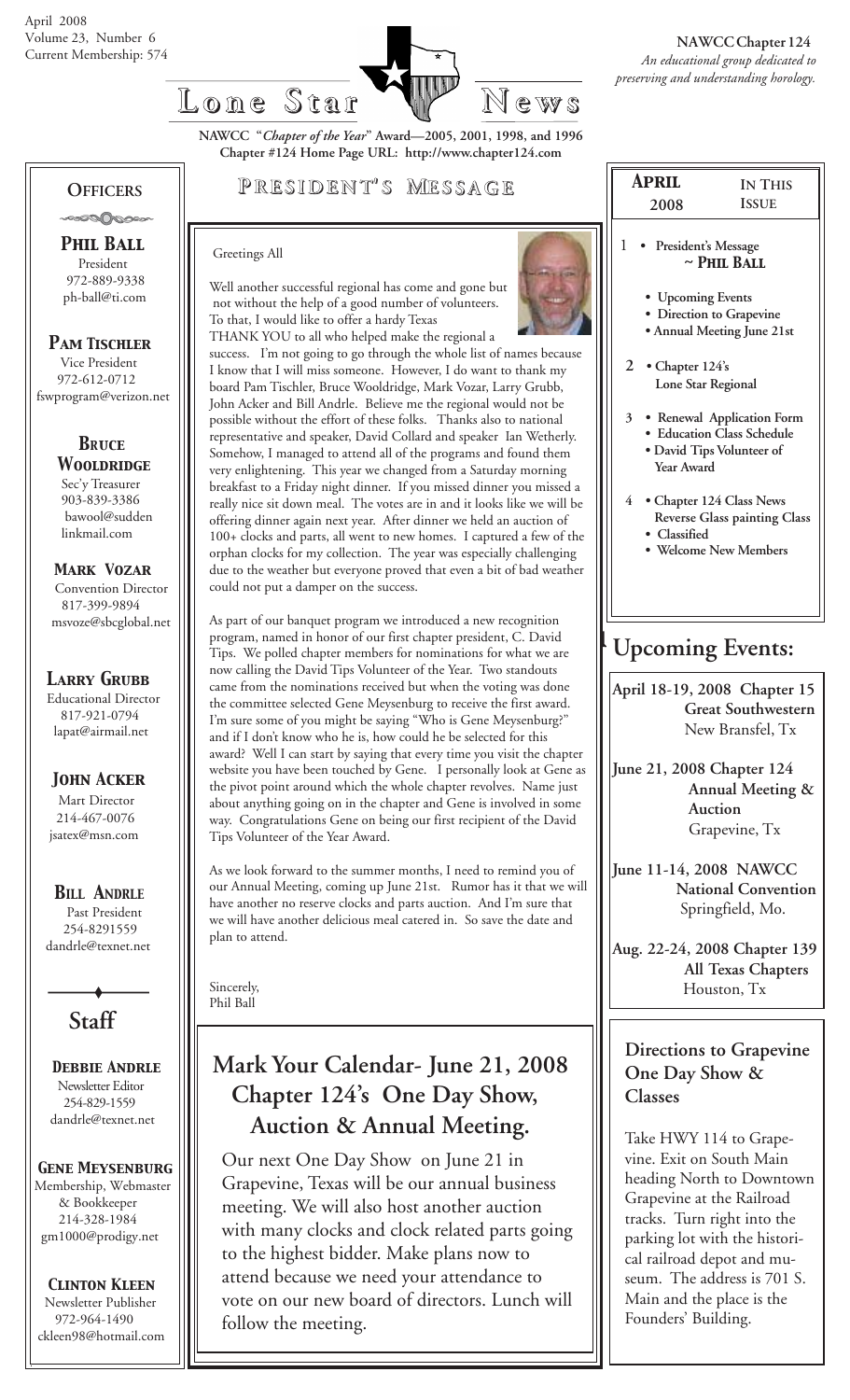# **Despite the weather, rain & snow did not stop members from attending the Lone Star Regional.**

If you did not attend the Chapter 124 Regional this year you missed a really good Regional. This was the first time we started the Regional with a early "Shotgun Start". We started the Mart earlier this year, at 8 AM on Friday morning March 7th. We had a large unloading crew on hand to unload clocks and watches in short order. This also was the first time we have tried an Evening Banquet and it was well received. There was a social hour with a cash bar before dinner as well as time to preview the auction items. The Auction went over very well with a large crowd of members with over 100 items going to the highest bidder. Everyone left happy with their new clocks or clock parts.

For the Regional statisics, 610 members were registered and we sold 274 tables. We had 79 members attending the Friday evening Banquet. We also signed up thirteen new NAWCC members. To poll the members this year, we took a survey with the members attending the Regional and the majority want to stay with the Friday/Saturday Mart, an Evening Banquet, the "Shotgun Start", and want to remain in Mesquite. It is always helpful to know what the members prefer.



Here are the list of chairpersons and volunteers we would like to recognize and thank, **Host Chapter President:** Phil Ball; **General Chair:** Mark Vozar; **General Co-Chair:** Pam Tischler; **Registration Chair:** Clinton Kleen; **Publicity Chair:** Gene Meysenburg; **Registrar:** Phil Ball; **Finance Chair:** Bruce Wooldridge; **Educational Chair:** Larry Grubb; **Speakers:** Dr. David Collard & Dr Ian Wetherly; **Exhibit:** Richard Cox; **Auction Chair:** John Acker; **Hospitality & Banquet Chair:** Pam Tischler; **Door Prize Chair:** Gary Rowland; **Unloading Chair:** Jean & Garland Peters; **Traffic Control:** Hugh Slough; **Mart Announcer:** Annette White; **Silent Auction:** Joe Veneziano; **Registration volunteers:** Joe Veneziano, Joe Perrin, Evelyn Slough, Clinton Kleen, Fred Tischler, Marion Edwards, Byron White, Phil Ball, Karen Edwards, Julia Kuhn, Bela Marton, Dennis Sanford, Kris Gallagher, Chris Plum, and Gerald Greener; **Unloading Volunteers:** Dick Ganschow, Dennis Sanford, Bela Marton, Rick Rose, Len Kaufman, Mike Coker, Scott Pottorf, Joe Richards, Bruce Wooldridge, Claude Leis, Gerald Greener, Mike Granderson, Mark Richards and Bill Andrle; **Set-up & Exhibit Construction:** Mike Coker, Hugh Slough, Bela Marton and Dennis Sanford. I hope I did not leave anyone out.**Thank you all! The Regional could not or would not happen without you.**



### **Excellent Lone Star Regional's Educational & Exhibit**

The left photo is Dr.David Collard doing an excellent presentation on" Vienna Regulators - A new look from different time periods" with a walk through the Regional's Exhibit of European clocks. Center photo is Richard Cox with his outstanding Vienna Regulator clocks that he provided for the walk through exhibit. The right photo is Dr.Ian Wetherly doing a super hands on demostration of dial restoration "Everyone loves a pretty face".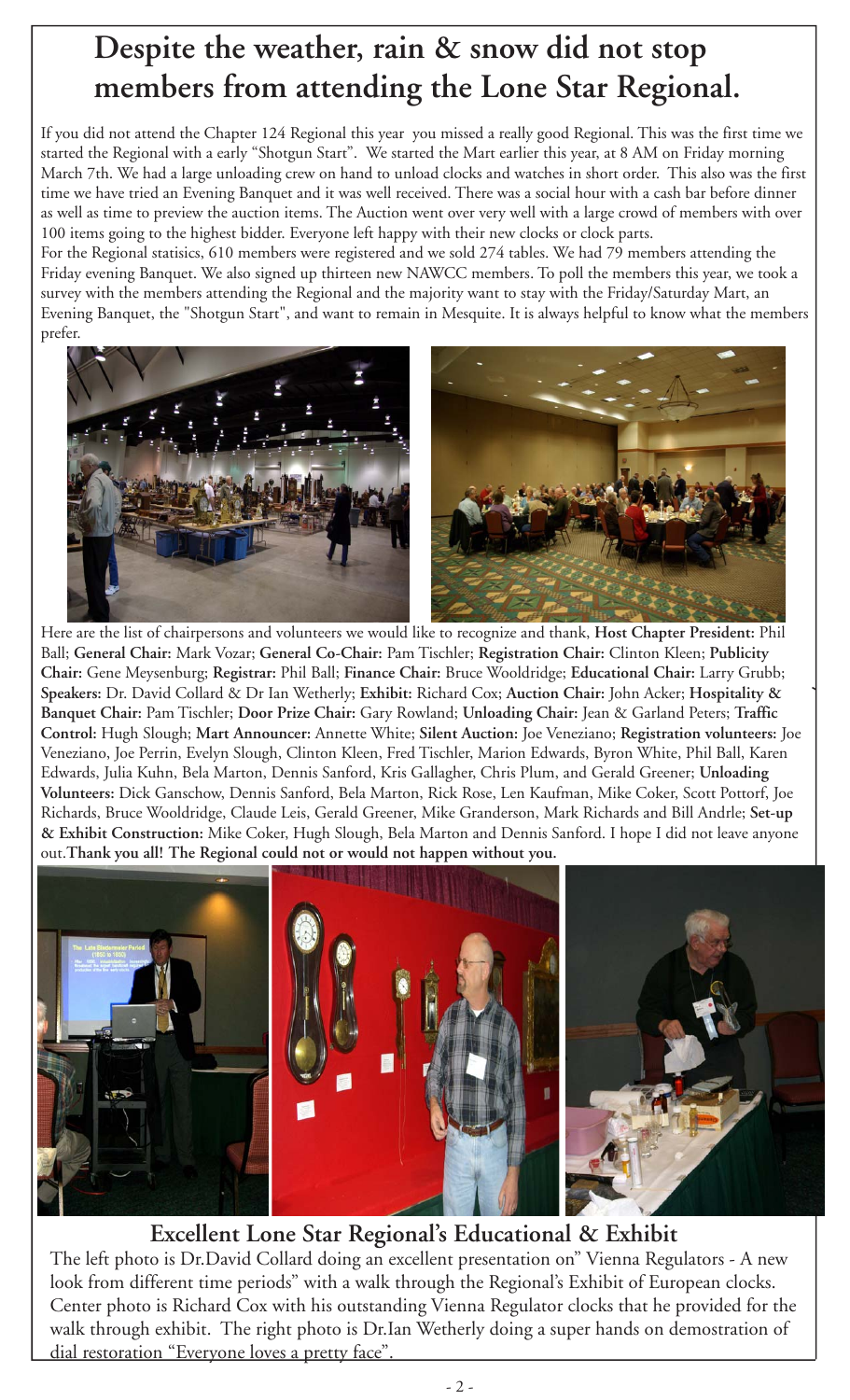| APPLICATION/RENEWAL for LONE STAR CHAPTER 124, NAWCC<br>An educational group dedicated to preserving and understanding horology.                        |                                                                                                                                                               |                                                                               |
|---------------------------------------------------------------------------------------------------------------------------------------------------------|---------------------------------------------------------------------------------------------------------------------------------------------------------------|-------------------------------------------------------------------------------|
| Complete & send with applicable check made payable to LONE STAR CHAPTER #124<br>to GENE MEYSENBURG GM1000@PRODIGY.NET, 11028 Creekmere, Dallas TX 75218 | New #124 Member<br>Renew my membership<br>Check appropriate box:                                                                                              | Dues are \$10 per year.<br>yrs $\oslash$ \$10 =<br>Join/renew for 1 - 5 years |
| Please PRINT:                                                                                                                                           | membership. Have you applied for National membership, but haven't gotten a member-<br>ship number? Check here __, [Date of your application/check to National | To join Chapter #124, you must be an NAWCC member, or have applied for NAWCC  |
| Mr__ Mrs__ Miss__ Ms__ (Please check appropriate blank.)                                                                                                |                                                                                                                                                               |                                                                               |
| $NAME \_\_$                                                                                                                                             |                                                                                                                                                               |                                                                               |
| STREET.                                                                                                                                                 |                                                                                                                                                               |                                                                               |
|                                                                                                                                                         |                                                                                                                                                               |                                                                               |
| E-Mail:                                                                                                                                                 |                                                                                                                                                               |                                                                               |
|                                                                                                                                                         |                                                                                                                                                               |                                                                               |
| NAME NAME<br>Who recommended you?                                                                                                                       | $\frac{1}{2}$ NAWCC #                                                                                                                                         | 04/08                                                                         |

# *Upcoming Education Classes Upcoming Education Classes*

**Location for Classes : Founder's Building, 701 S. Main, Grapevine, TX. Check Chapter 124 Website @ www. chapter124.com for Any Changes or Updates (\*NOTE: Time of Classes are normally 9 AM to 5 PM** *)*

| <b>CLASS</b>                                       | <b>DATE</b>                              | <b>COST</b> | <b>INSTRUCTOR</b>                  |
|----------------------------------------------------|------------------------------------------|-------------|------------------------------------|
| Open Bench Workshop                                | April 12, 2008                           | !! Free !!  | Mark Vozar<br>817-399-9894         |
| <b>Statue Repair and Refinishing</b>               | April 26-27, 2008                        | \$60.00     | Phil Gregory<br>972-717-4021       |
| Jewelers Lathe II                                  | May 3, 2008                              | \$30.00     | <b>Bill Andrle</b><br>254-715-3820 |
| Chime Clock Repair 300                             | May 24-25, 2008<br>May 31 & June 1, 2008 | \$120.00    | Phil Ball<br>972-889-9338          |
| Jeweler's Lathe I                                  | June 7, 2008                             | \$30.00     | <b>Bill Andrle</b><br>254-715-3820 |
| Pocket Watch Workshop                              | June 28, 2008                            | \$30.00     | <b>Bill Andrle</b><br>254-715-3820 |
| Dial and Reverse Glass<br><b>Painting Workshop</b> | July 12-13, 2008                         | \$20.00     | Phil Gregory<br>972-717-4021       |
| Kitchen Clock Repair 100                           | July 12-13, 2008<br>Aug 2 - 3, 2008      | \$120.00    | Mark Vozar<br>817-399-9894         |

## **Gene Meysenburg is Chapter 124 first recipient of the David Tips Volunteer of the Year Award**

The Lone Star Board agreed this year to have a David Tips Volunteer of the Year Award to recognize a member that continuously volunteers. A Committee of four Past-Presidents and one Board member developed a nomination form for all members to nominate their most deserving volunteer. The first awardee went to Gene Meysenberg who is definitely deserving as he is the one person behind the scenes that helps to keep things running smoothly. Gene was given a plaque as well as the book "Tips On Identifying and Appraising Clocks".

(Right photo) Surprised Gene Meysenburg receiving the David Tips Volunteer of the Year Award from Chapter 124 President Phil Ball at the Regional's Friday evening banquet.